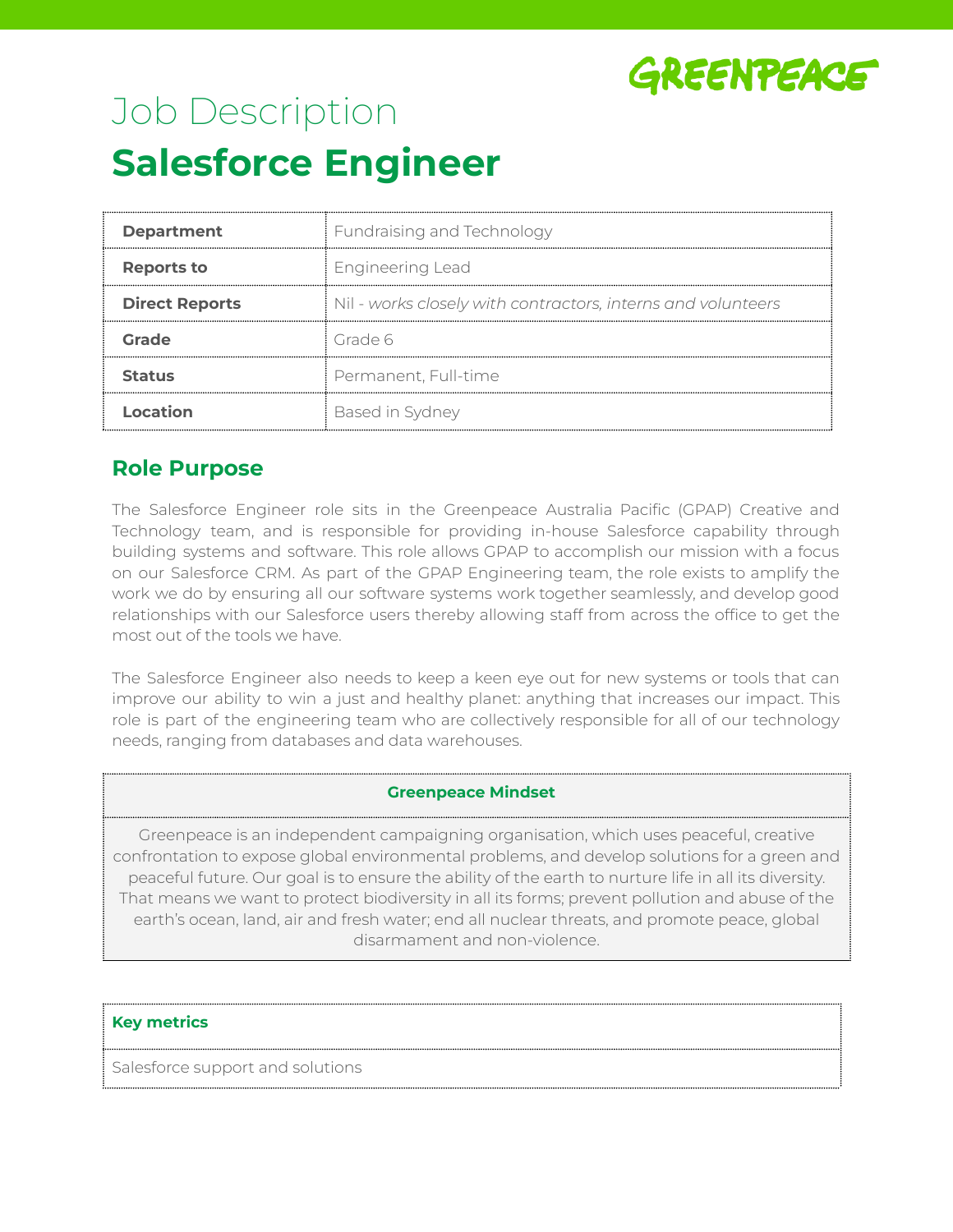| <b>Role Responsibilities</b><br><b>Salesforce support and solutions</b>                                                                                                                          |                                                                                                                                                                                                                                                                                                                                                                                                                                                                                                                                                                                                                                                                                                                                                                                                                                                                                                                                                                                                                                                                                                                                                                                                                                                                                                                                                                                                                                                                                                                                                                                                                                                                                                                                                        |  |
|--------------------------------------------------------------------------------------------------------------------------------------------------------------------------------------------------|--------------------------------------------------------------------------------------------------------------------------------------------------------------------------------------------------------------------------------------------------------------------------------------------------------------------------------------------------------------------------------------------------------------------------------------------------------------------------------------------------------------------------------------------------------------------------------------------------------------------------------------------------------------------------------------------------------------------------------------------------------------------------------------------------------------------------------------------------------------------------------------------------------------------------------------------------------------------------------------------------------------------------------------------------------------------------------------------------------------------------------------------------------------------------------------------------------------------------------------------------------------------------------------------------------------------------------------------------------------------------------------------------------------------------------------------------------------------------------------------------------------------------------------------------------------------------------------------------------------------------------------------------------------------------------------------------------------------------------------------------------|--|
|                                                                                                                                                                                                  |                                                                                                                                                                                                                                                                                                                                                                                                                                                                                                                                                                                                                                                                                                                                                                                                                                                                                                                                                                                                                                                                                                                                                                                                                                                                                                                                                                                                                                                                                                                                                                                                                                                                                                                                                        |  |
| <b>Effectively</b><br>managed the<br>design,<br>implementation<br>and<br>administration of<br>customised<br><b>Salesforce</b><br>solutions and<br>provided ongoing<br>support &<br>communication | Design and implement customised solutions in Salesforce to<br>support key functions of the organisation<br>Facilitate daily administration and support of our Salesforce CRM<br>$\bullet$<br>such as upgrades, documentation and training<br>Managing Salesforce resources including licenses, application<br>$\bullet$<br>storage usage and API usage<br>Design, build, test, monitor and integrate third party software<br>$\bullet$<br>solutions with the assistance of Engineering Lead, typically<br>working with RESTful API endpoints.<br>Champion good data hygiene within the organisation<br>$\bullet$<br>This is a people-facing role: you will be expected to be able to<br>work with staff from different departments to understand their<br>problems, work collaboratively with them to implement solutions,<br>then review and improve upon those solutions.<br>The systems you build will be user and/or public facing, so<br>ensuring that the communication (both copy and design where<br>relevant) in these systems is of high quality and consistent with<br>our messaging.<br>Conduct code reviews with other team members<br>$\bullet$<br>Design data models, software architecture and address data<br>$\bullet$<br>synchronisation problems<br>Build reusable and readable code for future use<br>$\bullet$<br>Optimise systems and processes for our scale<br>$\bullet$<br>Be defensive in the code you write and the systems you define<br>$\bullet$<br>Fix bugs<br>$\bullet$<br>Provide training or workshops as needed<br>Improve existing salesforce implementation<br>Ensuring salesforce users are comfortable and happy using the<br>system<br>Develop good relationships and communication with salesforce<br>users. |  |
| <b>Compliance with Framework Conditions</b>                                                                                                                                                      |                                                                                                                                                                                                                                                                                                                                                                                                                                                                                                                                                                                                                                                                                                                                                                                                                                                                                                                                                                                                                                                                                                                                                                                                                                                                                                                                                                                                                                                                                                                                                                                                                                                                                                                                                        |  |
| <b>Key Metric</b>                                                                                                                                                                                | <b>How Success is Measured</b>                                                                                                                                                                                                                                                                                                                                                                                                                                                                                                                                                                                                                                                                                                                                                                                                                                                                                                                                                                                                                                                                                                                                                                                                                                                                                                                                                                                                                                                                                                                                                                                                                                                                                                                         |  |
| <b>Was compliant</b><br>with Greenpeace<br>policies and did<br>not bring<br><b>Greenpeace into</b><br>disrepute                                                                                  | Abide by Greenpeace Australia Pacific Code of Conduct and<br>related Integrity Policies<br>Ensure that your personal or campaign activities will not bring<br>Greenpeace into disrepute (in case of doubt you will be expected<br>to discuss the issues with the Creative and Technology Director).                                                                                                                                                                                                                                                                                                                                                                                                                                                                                                                                                                                                                                                                                                                                                                                                                                                                                                                                                                                                                                                                                                                                                                                                                                                                                                                                                                                                                                                    |  |